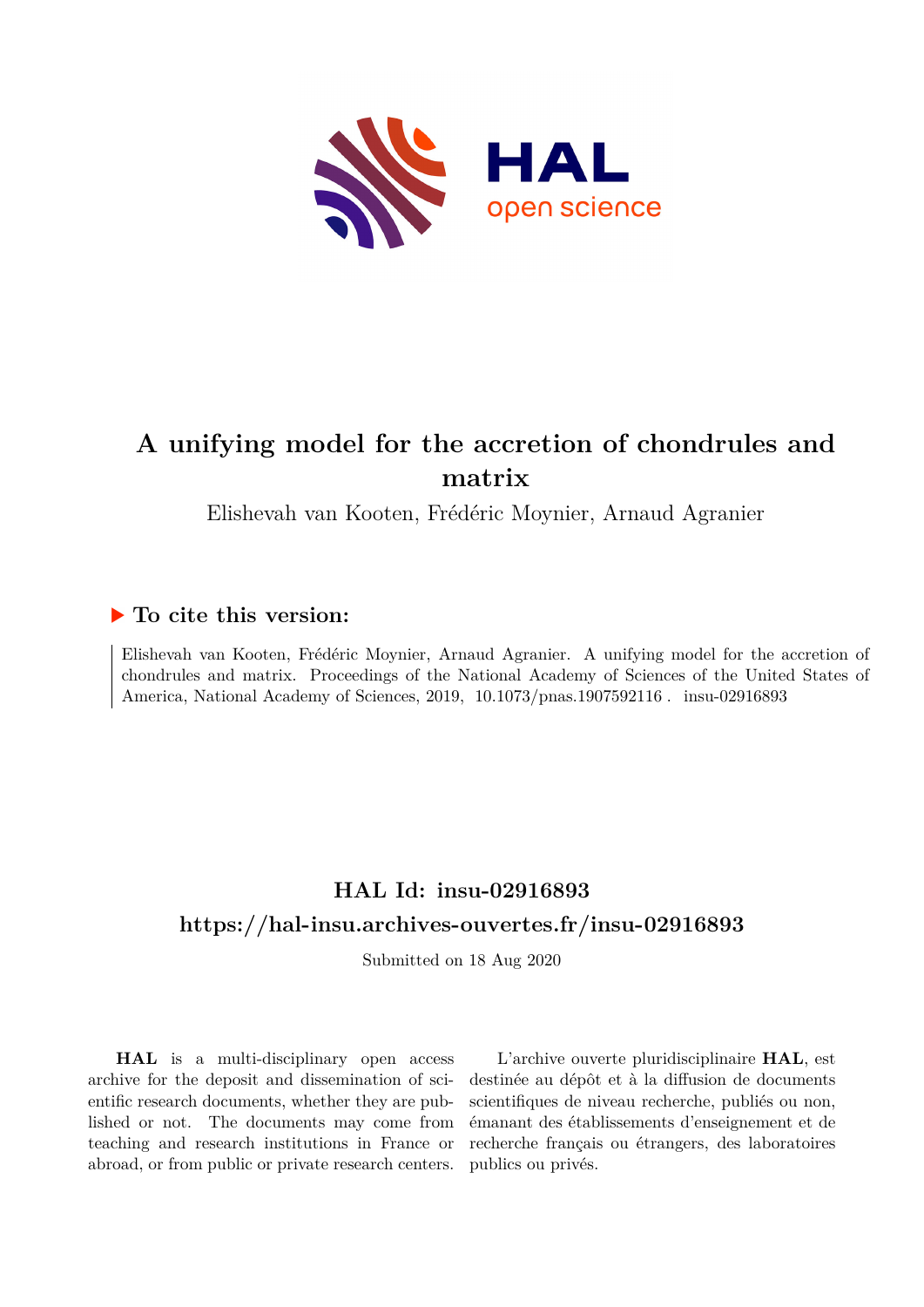

# **A unifying model for the accretion of chondrules and matrix**

#### **Elishevah M. M. E. van Kootena,1, Fred´ eric Moynier ´ a , and Arnaud Agranier<sup>b</sup>**

<sup>a</sup>Institut de Physique du Globe de Paris, Université de Paris, CNRS UMR 7154, 75238 Paris, France; and <sup>b</sup>Laboratoire Domaines Océaniques UMR/CNRS 6538, Institut Universitaire Européen de la Mer, Université de Bretagne Occidentale, Technopôle Brest-Iroise, 29280 Plouzané, France

Edited by Mark H. Thiemens, University of California San Diego, La Jolla, CA, and approved August 6, 2019 (received for review May 2, 2019)

**The so far unique role of our Solar System in the universe regarding its capacity for life raises fundamental questions about its formation history relative to exoplanetary systems. Central in this research is the accretion of asteroids and planets from a gasrich circumstellar disk and the final distribution of their mass around the Sun. The key building blocks of the planets may be represented by chondrules, the main constituents of chondritic meteorites, which in turn are primitive fragments of planetary bodies. Chondrule formation mechanisms, as well as their subsequent storage and transport in the disk, are still poorly understood, and their origin and evolution can be probed through their link (i.e., complementary or noncomplementary) to fine-grained dust (matrix) that accreted together with chondrules. Here, we investigate the apparent chondrule–matrix complementarity by analyzing major, minor, and trace element compositions of chondrules and matrix in altered and relatively unaltered CV, CM, and CR (Vigarano-type, Mighei-type, and Renazzo-type) chondrites. We show that matrices of the most unaltered CM and CV chondrites are overall CI-like (Ivuna-type) (similar to solar composition) and do not reflect any volatile enrichment or elemental patterns complementary to chondrules, the exception being their Fe/Mg ratios. We propose to unify these contradictory data by invoking a chondrule formation model in which CI-like dust accreted to so-called armored chondrules, which are ubiquitous in many chondrites. Metal rims expelled during chondrule formation, but still attached to their host chondrule, interacted with the accreted matrix, thereby enriching the matrix in siderophile elements and generating an apparent complementarity.**

complementarity | chondrules | secondary alteration | LA-ICPMS

The blueprint of our Solar System was mainly attained in the turbulent first million years of its lifetime. In this active he blueprint of our Solar System was mainly attained in period, the young Sun was surrounded by a mostly gaseous protoplanetary disk from which planetary bodies formed through accretion of dust and pebble-like objects such as chondrules (1). Along with a fine-grained matrix of dust, chondrules are the main components of chondrites, the most unaltered fragments of asteroids that present us with a 4.5-billion-year window in time toward the early evolution of the Solar System. Chondrules are submillimeter- to centimeter-sized silicate spherules that formed in the protoplanetary disk by thermal processing of preexisting nebular dust. To date, there is no consensus on how, where, and when chondrules were formed, stored, and transported, even though they dominate the meteorite fabric and are the likely building blocks of planets (1). Several mechanisms have been proposed to explain chondrule formation (2), but these have to conform to an increasing list of constraints posed by their isotope signatures and elemental compositions. To complicate matters, some constraints seem to contradict each other. Chondrules are thought to have formed throughout the lifetime of the protoplanetary disk, and their individual ages show a range of ∼4 Myr using Pb-Pb dating techniques (3, 4). These spherules, which are located centimeters apart within the same meteorite, have varying ages and nucleosynthetic isotope signatures (i.e., Cr and Mg; refs. 5, 6), suggesting they formed at different times and/or

locations before they were transported to their accretion regions (7). In stark contrast, for the same chondrites, an apparent elemental and isotope bulk complementarity is proposed to exist between the matrix and the chondrules (8). Complementarity is a model that invokes chondrules and matrix within a chondrite group to be genetically related and formed from a single, initially CI-like (i.e., and Ivuna-type chondrite that is compositionally similar to the Sun's photosphere) reservoir. Elements lost during chondrule formation are reabsorbed by CI-like dust, generating elemental ratios which are subchondritic (below the CI ratio) in chondrules and superchondritic (above the CI ratio) in matrix. These complementarities are suggested for Fe/Mg, Si/Mg, Ca/Al, Ca/Ti, and Hf/W ratios (8–11) and require a CI-like bulk composition of the analyzed chondrites. Furthermore, other authors argue that in favor of complementarity, chondrule and matrix separates from CV chondrites (i.e., Vigarano-type carbonaceous chondrites) show mirroring W and Mo isotope signatures relative to the bulk chondritic value (11, 12), and volatility patterns of carbonaceous chondrite bulk and matrix are also interpreted in favor of complementarity (13). These conflicting findings individual chondrule ages and isotope signatures versus bulk chondrule and matrix isotope and chemical composition—leave the cosmochemical community at an impasse. Without a solution to resolve the apparent chondrule–matrix complementarity with respect to the observed temporal and spatial interval over which chondrules formed, progress cannot be made at frontiers that matter to understand the history of our Solar System. This includes understanding the nature of planetary building blocks

#### **Significance**

**An impasse exists between chemical and astrophysical models that explore the accretion of the Solar System's building blocks, the chondrites. To resolve this issue means to gain an understanding of the dimensions of mass transport in the early Solar System and, hence, a crucial insight into the volatile inventory of the terrestrial planets. Here, we use element volatility patterns of chondrules and their dust rims to show that these main constituents of chondrites are not complementary to each other and did not form in the same chemical reservoirs. We propose a unifying chondrule and matrix accretion model that necessitates significant mass transport in the protoplanetary disk and an inward flux of volatile-rich CI-like (Ivuna-type carbonaceous chondrite) dust.**

Author contributions: E.M.M.E.v.K. designed research; E.M.M.E.v.K. and A.A. performed research; E.M.M.E.v.K. analyzed data; and E.M.M.E.v.K. and F.M. wrote the paper. The authors declare no conflict of interest.

This article is a PNAS Direct Submission.

This open access article is distributed under [Creative Commons Attribution-NonCommercial-](https://creativecommons.org/licenses/by-nc-nd/4.0/)[NoDerivatives License 4.0 \(CC BY-NC-ND\).](https://creativecommons.org/licenses/by-nc-nd/4.0/)

Data deposition: Excel data sheet including raw data of LA-ICPMS analyses performed during this study is provided as [Dataset S1.](https://www.pnas.org/lookup/suppl/doi:10.1073/pnas.1907592116/-/DCSupplemental)

<sup>1</sup> To whom correspondence may be addressed. Email: [vankooten@ipgp.fr.](mailto:vankooten@ipgp.fr)

This article contains supporting information online at [www.pnas.org/lookup/suppl/doi:10.](https://www.pnas.org/lookup/suppl/doi:10.1073/pnas.1907592116/-/DCSupplemental) [1073/pnas.1907592116/-/DCSupplemental.](https://www.pnas.org/lookup/suppl/doi:10.1073/pnas.1907592116/-/DCSupplemental)y

Published online September 4, 2019.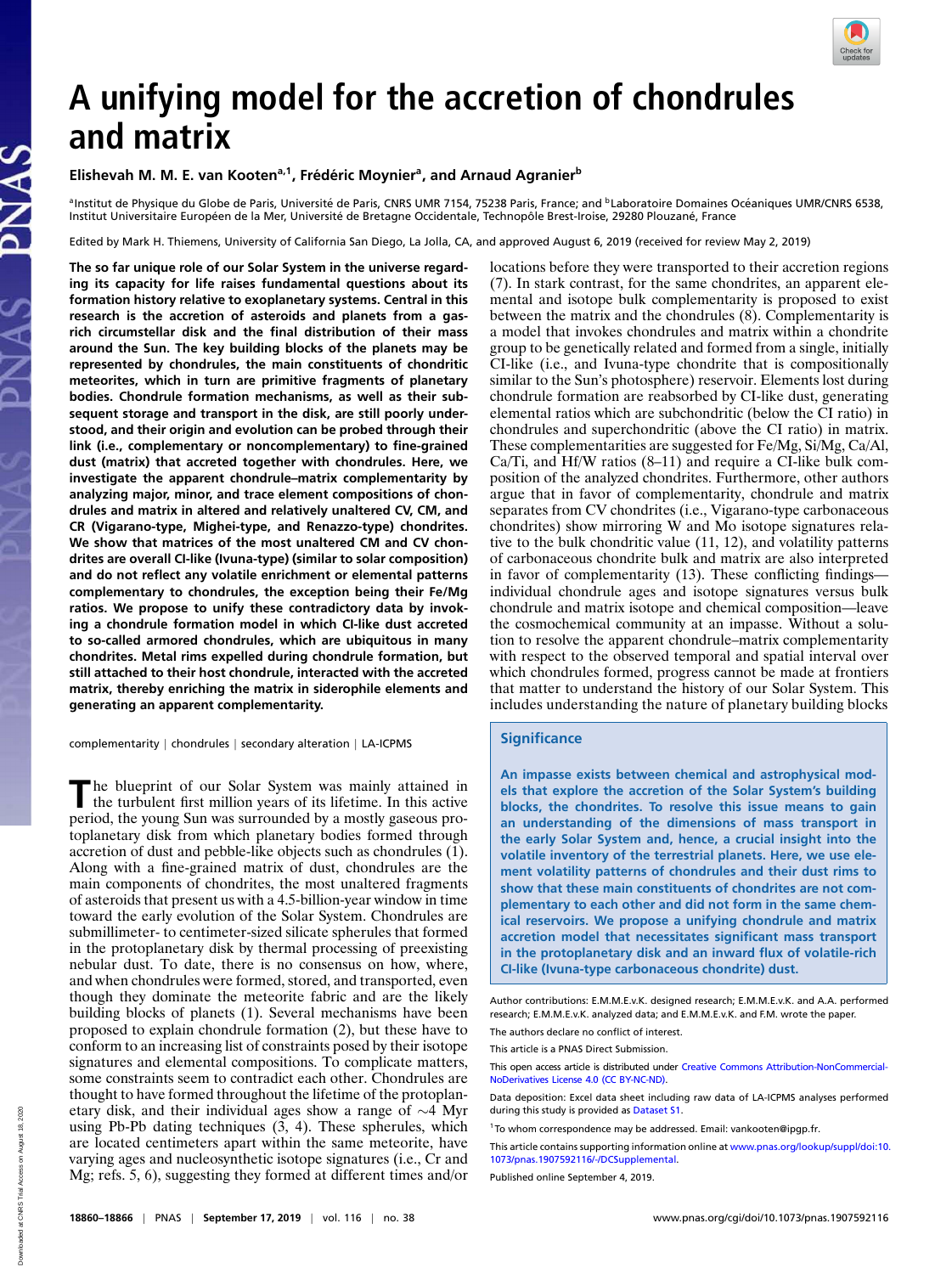and the dimensions of mass transport in the protoplanetary disk. One solution is that this apparent complementarity is the result of secondary alteration processes on the chondrite parent bodies (14). Elemental exchange during fluid mobilization may create complementary patterns, whereas the initial composition of the matrix was CI-like. Alternatively, the observed complementarity in chondrites may simply reflect a generic process of chondrule formation that does not require formation of chondrules and matrix from the same reservoir (7, 15). To distinguish between these different models, we have investigated major, minor, and trace element compositions of chondrules and their fine-grained dust rims from altered and relatively unaltered CV (Leoville CV3.1, Vigarano CV3.1-3.4, Allende CV>3.6), CM (Mighei-type; Maribo CM>2.8, Cold Bokkeveld CM2.2), and CR (Renazzo-type; NWA801 CR2) chondrites using scanning electron microscopy (SEM) and laser ablation inductively coupled plasma mass spectrometry (LA-ICPMS). Considering most chondrites are accretionary breccias and contain clasts with various degrees of alteration, we investigate the matrix rims surrounding chondrules, rather than the bulk matrix. If complementarity exists, individual dust rims should be complementary at least to their host chondrule. As such, we provide first-order, model-independent observations between individual chondrules and their accreted matrix. Also in contrast to previous compositional studies of chondritic matrix (13), we include some of the least-altered carbonaceous chondrites and apply the same technique to chondrules as well as matrix. We will discuss the effect of aqueous alteration and thermal metamorphism on the composition of chondrules and surrounding matrix and, finally, a mechanism to unify the apparent elemental complementarity of chondrules and matrix (8) with observed isotope heterogeneities and ages of individual chondrules (3–6). We invoke a unifying model for the accretion of chondrules and matrix, in which their relationship to one another is defined in a 3-component system.

#### The Complementarity Paradox

Followers of the complementarity model put forward the Fe/Mg and Si/Mg compositions of chondrules and matrix as major cornerstones of the debate. Chondrules typically have subchondritic Fe/Mg ratios, whereas matrix has superchondritic ratios (8). Arguments against these data reflecting complementarity are that 1) the Fe/Mg ratios of chondritic components are usually measured by defocused beam analyses, supposedly biased toward higher Fe/Mg ratios for the matrix, and  $\overline{2}$ ) that these ratios may reflect remobilization through aqueous alteration (14). Here, we have determined the major element composition of CV, CM, and CR chondrules and their dust rims (for a detailed description of their petrology, see *SI Appendix*, *[Supporting Information](https://www.pnas.org/lookup/suppl/doi:10.1073/pnas.1907592116/-/DCSupplemental) Text* [and Figs. S1–S6\)](https://www.pnas.org/lookup/suppl/doi:10.1073/pnas.1907592116/-/DCSupplemental). We show that the most unaltered carbonaceous chondrites (Maribo and Leoville) have matrices with superchondritic Fe/Mg ratios, where CM chondrite matrix is closer to the CI composition than CV chondrites (Fig. 1*A*). More-altered chondrites, having experienced either metamorphism (Allende) or aqueous alteration (Cold Bokkeveld), have increasingly lower Fe/Mg ratios that move toward the CI ratio line and even become subchondritic. The chondrules of all chondrites studied here have subchondritic ratios and CV chondrules have lower Fe/Mg ratios than CM chondrules (Fig. 1*B*). These trends are independently confirmed by LA-ICPMS data in this study, wet analyses and Instrumental Neutron Activation Analysis for the same chondrites (*[SI Appendix](https://www.pnas.org/lookup/suppl/doi:10.1073/pnas.1907592116/-/DCSupplemental)*, Fig. S7), bypassing potential analytical artifacts from electron microprobe analyses (14). Even though Fe/Mg ratios of chondrules and matrix from several carbonaceous chondrite groups appear to be in agreement with a complementarity scenario, we emphasize that chondrites are regarded here as 2-component systems of chondrules and matrix, which, as we show below, is clearly not the case. The Si/Mg ratios observed for chondrites in this study show



**Fig. 1.** Major element plots from SEM/EDS elemental maps of CV, CM, and CR chondrules and surrounding dust rims (*SI Appendix*[, Figs. S1–S6\)](https://www.pnas.org/lookup/suppl/doi:10.1073/pnas.1907592116/-/DCSupplemental). (*A*) FeO versus MgO wt% of dust rims, reflecting a decrease in Fe/Mg ratio with secondary alteration, and a primary superchondritic composition for the matrix. (*B*) Same plot as *A*, but with chondrule and bulk compositions added, which are all subchondritic. Individual data points reflect regions of interest where LA-ICPMS spots were analyzed (*[SI Appendix](https://www.pnas.org/lookup/suppl/doi:10.1073/pnas.1907592116/-/DCSupplemental)*, Dataset S1). For each sample, this amounts to 3 to 4 chondrules, with 2 to 4 spots per chondrule core and 2 to 4 spots per surrounding dust rim.

that unaltered CV and CM matrices are slightly superchondritic, whereas the chondrules are spread around the CI ratio line and are not definitively subchondritic (*[SI Appendix](https://www.pnas.org/lookup/suppl/doi:10.1073/pnas.1907592116/-/DCSupplemental)*, Fig. S7*C*). The CR chondrite displays a more recognizable complementarity (*[SI](https://www.pnas.org/lookup/suppl/doi:10.1073/pnas.1907592116/-/DCSupplemental) [Appendix](https://www.pnas.org/lookup/suppl/doi:10.1073/pnas.1907592116/-/DCSupplemental)*, Fig. S7*D*). One of the main arguments against complementarity is the overall CI-like composition of the Paris matrix (16), Paris being one of the least-altered CM chondrites (CM2.7- 2.9). Although the matrix is not perfectly CI-like for all elements (e.g., the Fe/Mg ratio of Paris is also superchondritic), it reflects an absence of volatile addition to a CI-like matrix, as envisioned for the complementarity scenario. During chondrule formation,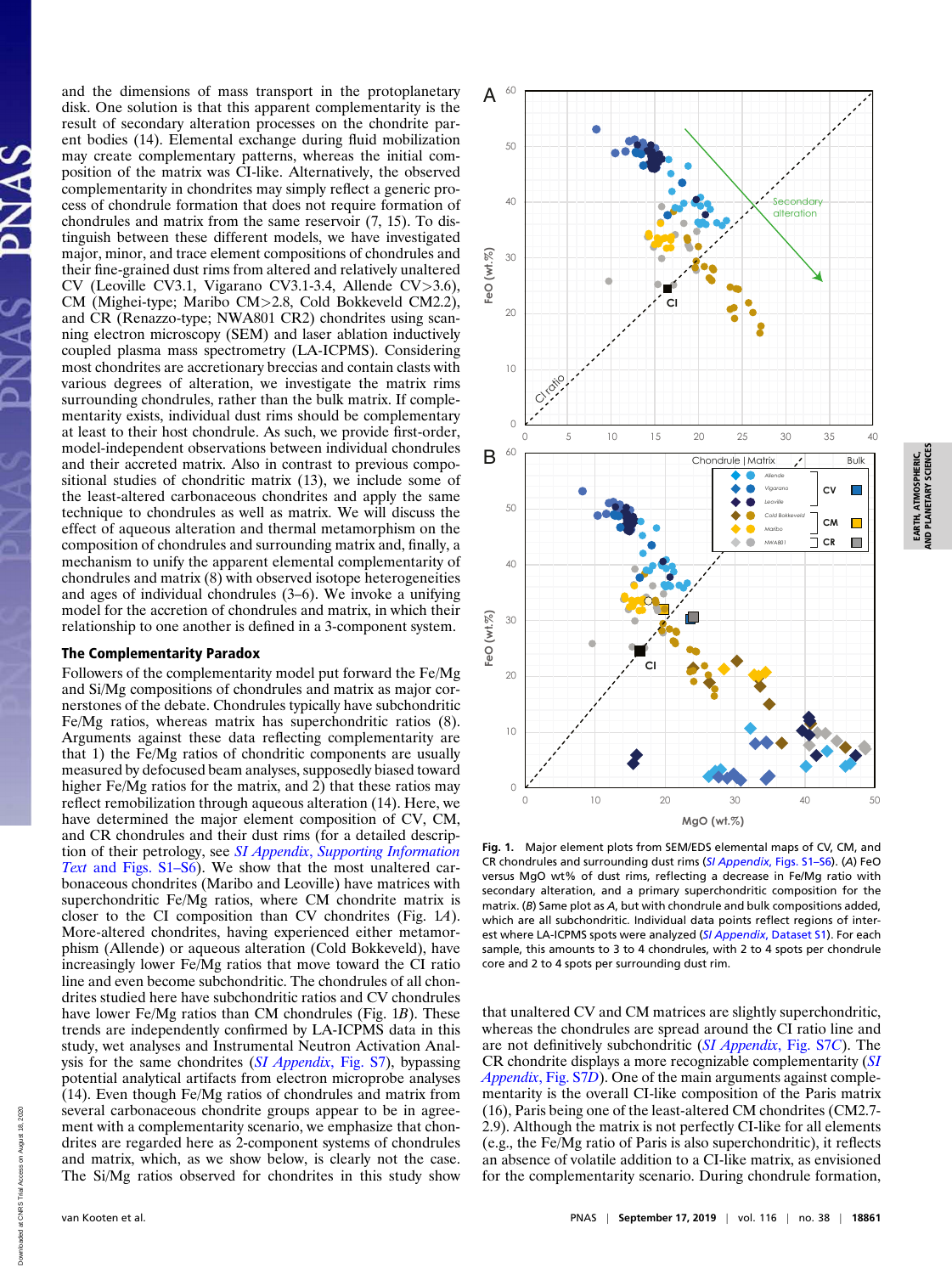nonrefractory main component elements with condensation temperatures  $\langle 1,350 \rangle$  K are lost increasingly according to their relative volatility, resulting in chondrule element-volatility patterns with >CI refractory elements (i.e., the refractory plateau) and <CI moderately volatile elements (Fig. 2*A*). According to complementarity, the lost volatiles should be reabsorbed by an initially CI-like matrix, resulting in a mirrored volatility pattern relative to the bulk (i.e., chondrule and matrix, without CAIs [calcium-aluminium inclusions], metal etc.; ref. 13). However, matrix-volatility patterns from Leoville and Vigarano show that the matrix has an overall CI-like pattern (Fig. 2*A*). Peaks of Ba and Eu relative to CI are ascribed to terrestrial weathering (17). In addition, rare earth element (REE) patterns from Leoville and Vigarano matrix are flat and CI-like (*[SI](https://www.pnas.org/lookup/suppl/doi:10.1073/pnas.1907592116/-/DCSupplemental) Appendix*[, Figs. S8–S10\)](https://www.pnas.org/lookup/suppl/doi:10.1073/pnas.1907592116/-/DCSupplemental), in agreement with previous studies of REEs in Leoville components (17). Moreover, other refractory elements such as Ca and Ti for which chondrule–matrix complementarity is invoked (9, 10) have matrix compositions that do not significantly deviate from CI composition (Ca =  $[1.02 \pm 1.00]$  $0.5] \times$  CI, Ti = [0.86  $\pm$  0.5]  $\times$  CI in this study; ref. 18) and the same average Ca/Ti ratios for chondrules and matrix. While we have not measured Al concentrations here, Ca/Al ratios from Allende and Efremovka (reduced CV) matrix range from subchondritic to superchondritic, whereas their chondrules have CI-like Ca/Al ratios (19). The Ca/Al ratios in the matrix, especially for the less-altered Efremovka, can mostly be attributed to variations in Ca (19), which is highly mobile during secondary alteration. In addition, the distribution of Ca, Al, and Ti in CV chondrite components is dependent on the incorporation of refractory inclusions, and, hence, chondrule–matrix complementarity cannot be considered without contribution from refractory precursors (20). A detailed examination of the CV volatility patterns shows that average matrix and chondrule compositions do not mirror each other but exhibit similar peaks and valleys (*[SI](https://www.pnas.org/lookup/suppl/doi:10.1073/pnas.1907592116/-/DCSupplemental) Appendix*[, Fig. S12](https://www.pnas.org/lookup/suppl/doi:10.1073/pnas.1907592116/-/DCSupplemental)*A*). We interpret this tracking of chondrules and matrix to be caused by terrestrial weathering of the bulk chondrite, since it mainly affects highly mobile elements such as U, Sr, Ba, Rb, and Cs (ref. 21 and *[SI Appendix](https://www.pnas.org/lookup/suppl/doi:10.1073/pnas.1907592116/-/DCSupplemental)*). This effect is even stronger in patterns displayed by Maribo (Fig. 2*C* and *[SI](https://www.pnas.org/lookup/suppl/doi:10.1073/pnas.1907592116/-/DCSupplemental) Appendix*[, Fig. S15](https://www.pnas.org/lookup/suppl/doi:10.1073/pnas.1907592116/-/DCSupplemental)*A*), which are nearly identical for chondrules and matrix. Again, the matrix of Maribo shows no evidence for volatile gain and exhibits an overall CI-like pattern, in agreement with presolar grain abundances in CM chondrites (22) and model-dependent deductions of the CM matrix composition (*[SI](https://www.pnas.org/lookup/suppl/doi:10.1073/pnas.1907592116/-/DCSupplemental) [Appendix](https://www.pnas.org/lookup/suppl/doi:10.1073/pnas.1907592116/-/DCSupplemental)*). The fact that chondrules from Maribo show very limited volatile loss can be attributed to their relatively small size. During chondrule formation, chondrule melts are suggested to interact with a surrounding volatile-rich gas that will be partially reabsorbed by the chondrules, as evidenced by porphyritic pyroxene chondrules from Vigarano (23) and pyroxene-rich rims from CV chondrules (refs. 24 and 25 and *[SI Appendix](https://www.pnas.org/lookup/suppl/doi:10.1073/pnas.1907592116/-/DCSupplemental)*). Since CV chondrules are typically an order of magnitude larger than CM chondrules (26), their larger surface area likely caused CM chondrules to reabsorb volatiles to a greater extent. Peaks of U, Sr, and Ba in the chondrule and matrix volatility patterns of Maribo relative to CI chondrites are also observed in bulk compositions of Cold Bokkeveld, Nogoya, and Murchison (27), and we suggest these peaks are caused by terrestrial weathering (*[SI Appendix](https://www.pnas.org/lookup/suppl/doi:10.1073/pnas.1907592116/-/DCSupplemental)*). In contrast to CV and CM chondrites, the CR chondrite NWA801 shows a mirroring pattern for nonrefractory elements with condensation temperatures <1,600 K (Fig. 3 and *[SI Appendix](https://www.pnas.org/lookup/suppl/doi:10.1073/pnas.1907592116/-/DCSupplemental)*, Fig. S16). The average chondrule composition is more volatile-depleted relative to CV and CM chondrites, and the average matrix is superchondritic and increasingly enriched in volatiles at condensation temperatures >1,300 K. Together with the Fe/Mg and Si/Mg data (Fig. 1), the CR chondrites are the only chondrite group that potentially supports some form of complementarity. This would have to be carefully examined



**Fig. 2.** Element abundance relative to CI composition according to decreasing 50% condensation temperature after (28) for average Leoville and Vigarano (*A*), Allende (*B*), Maribo (*C*), and Cold Bokkeveld (*D*) chondrules and dust rims and bulk CV and CM composition (16, 29). The shaded areas cover all individual chondrule and matrix locations (*[SI Appendix](https://www.pnas.org/lookup/suppl/doi:10.1073/pnas.1907592116/-/DCSupplemental)*, Figs. S14 [and S15\)](https://www.pnas.org/lookup/suppl/doi:10.1073/pnas.1907592116/-/DCSupplemental). The CV chondrule average is presented with (solid line) and without (dashed line) an Al-rich chondrule from Leoville. Note that the CV and CM bulk are only an approximate average of chondrules and matrix, since CAIs, metal, and tochilinite–cronstedtite intergrowths are not taken into consideration. *B* and *D* include matrix data from ref. 13 (solid black circles are also measured in this study, open circles are not), where in Allende, volatile chalcophile elements (purple) are typically enriched over lithophile elements due to their incorporation in sulfides during secondary alteration. See *[SI Appendix](https://www.pnas.org/lookup/suppl/doi:10.1073/pnas.1907592116/-/DCSupplemental)* for detailed zoom-ins of refractory plateaus with mirroring chondrule and matrix patterns (*[SI Appendix](https://www.pnas.org/lookup/suppl/doi:10.1073/pnas.1907592116/-/DCSupplemental)*, Fig. S12). *D* shows chondrule Ch8 from Maribo, which likely represents a more altered CM clast within Maribo (*[SI Appendix](https://www.pnas.org/lookup/suppl/doi:10.1073/pnas.1907592116/-/DCSupplemental)*). See yellow dashed line.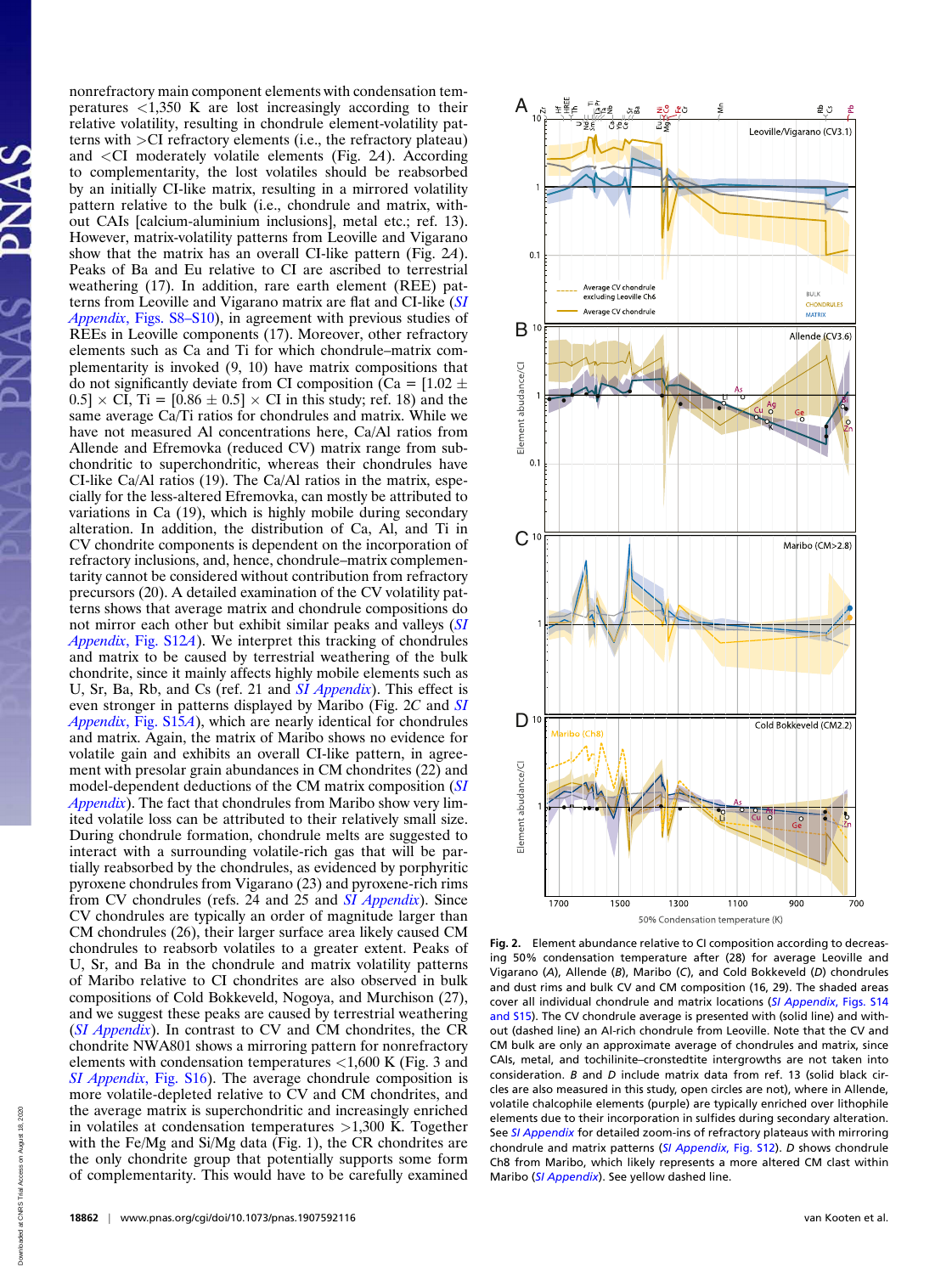

**Fig. 3.** Element abundance relative to CI composition according to decreasing 50% condensation temperature (28) for average NWA801 chondrules and dust rims and bulk CR composition from ref. 29 (*A*). (*B*) Zoom-in of *A*, showing mirroring (i.e., complementary) and nonmirroring patterns (i.e., noncomplementary) for matrix and chondrules (*[SI Appendix](https://www.pnas.org/lookup/suppl/doi:10.1073/pnas.1907592116/-/DCSupplemental)*, Fig. S16).

with a mass balance equation of all elements. For CV and CM chondrites, the Fe/Mg ratios contradict the volatility patterns.

#### The Effect of Secondary Alteration

We have investigated the volatility patterns of altered and relatively unaltered chondrules and dust rims from CV and CM chondrites to identify the mobilization of elements during thermal metamorphism and aqueous alteration. We have combined the patterns of Leoville and Vigarano to represent average "unaltered" CV chondrite compositions (Fig. 2*A*), since Vigarano and Leoville chondrules have nearly identical volatility patterns (*[SI Appendix](https://www.pnas.org/lookup/suppl/doi:10.1073/pnas.1907592116/-/DCSupplemental)*, Fig. S14*A*) and the chemical alteration of Vigarano mostly shows within a few tens of microns along the chondrule boundaries (*[SI Appendix](https://www.pnas.org/lookup/suppl/doi:10.1073/pnas.1907592116/-/DCSupplemental)*, Fig. S2). Allende, the more altered CV chondrite, shows markedly different patterns for matrix and chondrules at condensation temperatures below the refractory plateau (Fig. 2*B*), in agreement with previous LA-ICPMS studies of Allende matrix (13). Mobilization is evident for siderophile elements such as Fe, Ni, and Co, which are depleted from the chondrules. Moreover, more volatile elements such as Rb and Cs are enriched in the chondrules but depleted in the matrix relative to the unaltered CV chondrites. Overall, the degree of complementarity between matrix and chondrules increases during thermal metamorphism but decreases for the Fe/Mg ratio (*[SI Appendix](https://www.pnas.org/lookup/suppl/doi:10.1073/pnas.1907592116/-/DCSupplemental)*, Fig. S12*B*). Within the refrac-

tory plateau, some elements mobile in fluids (e.g., Sr and Ba) reflect remobilization, which may be related to crystallization of feldspar in the chondrule mesostasis. In addition, light REEs such as La and Ce, but also Hf and Zr are slightly enriched in the matrix relative to the heavy REE (*[SI Appendix](https://www.pnas.org/lookup/suppl/doi:10.1073/pnas.1907592116/-/DCSupplemental)*, Fig. S8). The changes in elemental patterns observed between Maribo and Cold Bokkeveld chondrules and matrix is markedly different compared to those observed in CV chondrites (Fig. 4 *A* and *B*). This likely reflects the difference between mobilization during aqueous alteration and thermal metamorphism. For example, chondrules, and to lesser extent matrix from Cold Bokkeveld, are enriched in Zr, Hf, REE, and Ca relative to Maribo. These elements are typically enriched in CAIs, suggesting that during aqueous alteration, significant exchange takes place between CAIs and the rest of the chondrite. This mechanism has been previously proposed by ref. 14 to explain amongst others, the W complementarity in Allende (12). However, mobilization of W may have been less extensive during thermal metamorphism (even though assisted by metosomatic fluids; ref. 30), as evidenced by the behavior of similarly refractory elements such as Hf and Zr (Fig. 2 and *[SI Appendix](https://www.pnas.org/lookup/suppl/doi:10.1073/pnas.1907592116/-/DCSupplemental)*, Fig. S12). Furthermore, we observe loss of siderophile elements from the chondrules, which to some extent is taken up by the matrix. No significant changes are seen for Mg between chondrules of Maribo and Cold Bokkeveld, showing that the lower Fe/Mg ratios in the latter are the results of Fe loss, rather than Mg enrichment. In contrast, the lower Fe/Mg ratios for Cold Bokkeveld matrix are attributed to an enrichment of Mg, possibly derived from CAIs or perhaps from tochilinite-cronstedtite inclusions. Lastly, Cold Bokkeveld shows significant loss of Sr, Ba, U, Rb, and Pb from the matrix, as well as Sr, Ba, and U from the chondrules. These elements are all highly mobile during aqueous alteration. The fact that changes in these features are clearly less pronounced between altered and unaltered CV chondrites suggests that fluid alterations



**Fig. 4.** Element abundances relative to CI composition according to decreasing 50% condensation temperature (28) of CM chondrules and matrix of unaltered and altered samples. (*A*) Chondrules of Maribo and Cold Bokkeveld compared. (*B*) Matrix compared.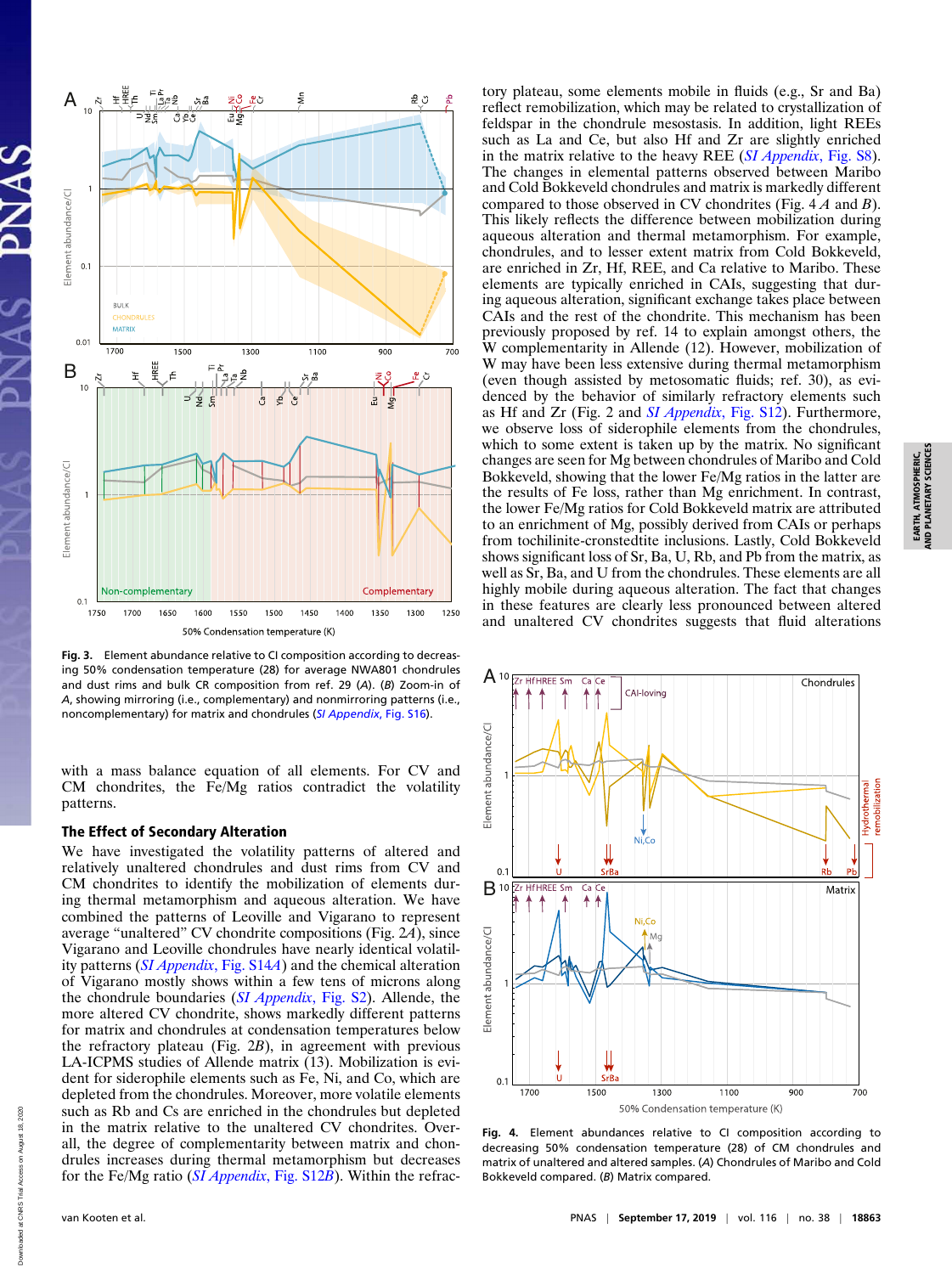during thermal metamorphism on the CV parent body were less important.

The absence of an unaltered CR chondrite in this study prevents a thorough assessment of elemental mobilization during aqueous alteration on the CR parent body. We note, however, that NWA801 likely underwent only mild aqueous alteration (*[SI Appendix](https://www.pnas.org/lookup/suppl/doi:10.1073/pnas.1907592116/-/DCSupplemental)*), implying that the observed volatility patterns are primary features.

#### A Noncomplementary Unifying Model

We have established that when regarding the most unaltered CM, CV, and CR chondrites as 2-component systems, Fe/Mg ratios of chondrules and matrix appear to be complementary, a trend that is reduced during progressive secondary alteration. The overall matrix composition of CV and CM chondrites appears to be CI-like and does not record reabsorption of volatiles lost during chondrule formation or acts like an elemental mirror to chondrules. This is at odds with the seemingly complementary Fe/Mg and Hf/W ratios and W and Mo isotope signatures within CM and CV chondrites (8, 11, 12). We propose below a chondrule and matrix accretion model that can explain both datasets and rules out complementarity. Type I (FeO-poor) chondrules are ubiquitous in CV, CR, CM, and ordinary chondrites (>95% of CV, CM, and CR chondrules; ref. 31) and are often "armored," containing FeNi metal or sulfide coatings on their host chondrule (32, 33). During transient heating events in the disk, chondrule precursors are liquefied and immiscible metal/sulfide (MS) and silicate melts are generated. Centrifugal forces on a rotating chondrule allows for metal–silicate separation through migration of MS melts to the surface (33). Subsequently, this MS either wets the chondrule or recondenses on the chondrule after evaporation (32). We observe these metal/sulfide rims around primary and secondary chondrule cores as well as around igneous rims in our Leoville, Vigarano, and NWA801 sections and to a lesser extent in Maribo (*[SI Appendix](https://www.pnas.org/lookup/suppl/doi:10.1073/pnas.1907592116/-/DCSupplemental)*, Fig. S18). If such armored chondrules were to accrete CI-like dust, then oxidation of the metal during the early stages of aqueous alteration would enrich the surrounding matrix



**Fig. 5.** A unifying model explaining the complementarity paradox. (*A*) Chondrule formation and accretion of CI-like dust. (*B*) Chondrule formation and transport in the protoplanetary disk (PPD). (*C*) Chondrule storage in pressure traps.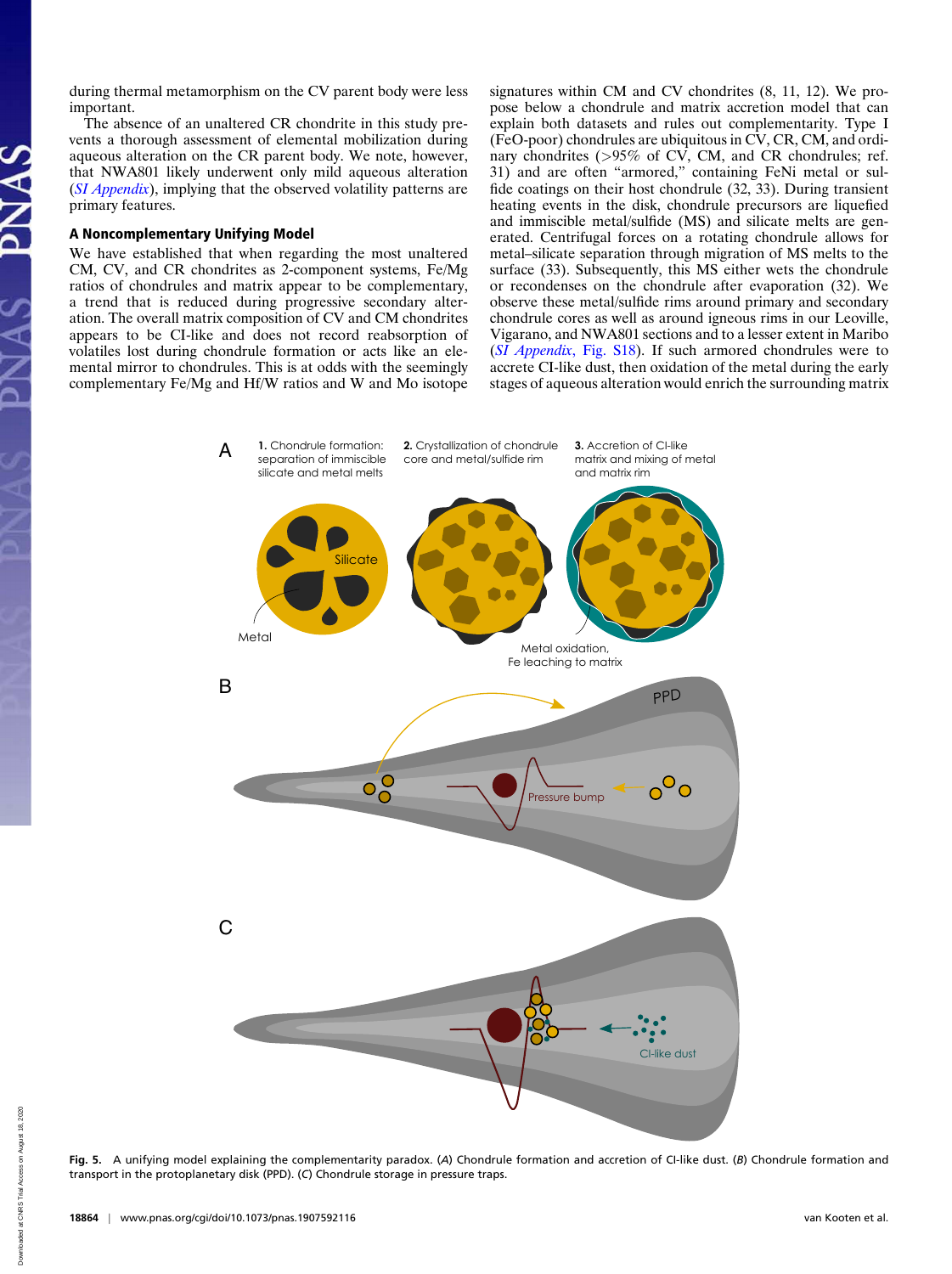in Fe and other siderophile elements (*[SI Appendix](https://www.pnas.org/lookup/suppl/doi:10.1073/pnas.1907592116/-/DCSupplemental)*, Fig. S18*H*). Alternatively, physical erosion of the metal rim (*[SI Appendix](https://www.pnas.org/lookup/suppl/doi:10.1073/pnas.1907592116/-/DCSupplemental)*, [Fig. S18](https://www.pnas.org/lookup/suppl/doi:10.1073/pnas.1907592116/-/DCSupplemental)*E*) would yield similar results: the resulting matrix composition would be CI-like but with an increased Fe/Mg ratio complementary to the host chondrule. Moreover, the leaching of Fe to the matrix is accompanied by siderophile elements such as Co, Ni, Mo, and W that are carried by the metal phase (11, 12). Hence, the observed chondrule–matrix complementarity for Fe/Mg ratios and Fe, Mo, and W isotopes can be ascribed to the mixing of metal/sulfide with a CI-like matrix, which is in agreement with mass balance calculations between chondrules, metal, and matrix (*[SI Appendix](https://www.pnas.org/lookup/suppl/doi:10.1073/pnas.1907592116/-/DCSupplemental)*). As such, the main implication of this study is the absence of genetic relationships between chondrules and matrix in CV and CM chondrites and the existence of an apparent complementarity between these fractions, caused by a third key component, the metal. Another important implication of our observations is that the inferred Hf-W ages of combined chondrule and matrix isochrons from CV chondrites are not valid, since they assume a genetic relationship between these chondritic components (11). Essentially, our model does not require chondrules and matrix from a single chondrite to have formed in the same reservoir but necessitates mass transport in the protoplanetary disk (Fig. 5*B*). This involves the transport of matrix to the chondrule forming region but likely also extends to the transport and storage of individual chondrules throughout the disk, as evidenced by their individual Cr isotope signatures and Pb-Pb ages (3–6). Chondrules could have been stored in loose rubble pile asteroids within pressure traps at planetary gaps (Fig. 5*C* and ref. 34), which allow for size sorting of chondrules in various chondrite groups according to the filter efficiency of the dust traps. The increasing efficiency of the dust trap during the growth of a Jupiter-sized planet, would have allowed transport of possibly thermally processed dust, complementary to the chondrules at early times, and accretion of inward migrating CIlike dust at later times within the dust trap. Finally, gravitational collapse of these rubble piles would result in cementing of chondrites containing chondrules alongside each other with varying nucleosynthetic isotope signatures and ages. We note that this model addresses the generic constraints of chondrule and matrix transport within the protoplanetary disk and that a more detailed perspective on the accretion of different chondrite groups with their various chondrule populations requires full knowledge of

- 1. A. Johansen, M.-M. Mac Low, P. Lacerda, M. Bizzarro, Growth of asteroids, planetary embryos, and Kuiper belt objects by chondrule accretion. *Sci. Adv.* **1**, 1500109 (2015).
- 2. H. C. Connolly Jr., R. H. Jones, Chondrules: The canonical and noncanonical views. *J. Geophys. Res. Planets* **121**, 1885–1899 (2016).
- 3. J. N. Connelly *et al.*, The absolute chronology and thermal processing of solids in the solar protoplanetary disk. *Science* **338**, 651–655 (2012).
- 4. J. Bollard *et al.*, Early formation of planetary building blocks inferred from Pb isotopic ages of chondrules. *Sci. Adv.* **3**, e1700407 (2017).
- 5. E. M. M. E. Van Kooten *et al.*, Isotopic evidence for primordial molecular cloud material in metal-rich carbonaceous chondrites. *Proc. Natl. Acad. Sci. U.S.A.* **113**, 2011–2016 (2016).
- 6. M. B. Olsen, D. Wielandt, M. Schiller, E. M. M. E. Van Kooten, M. Bizzarro, Magnesium and 54Cr isotope compositions of carbonaceous chondrite chondrules – Insights into early disk processes. *Geochem. Cosmochim. Acta* **191**, 118–138 (2016).
- 7. M. Bizzarro, J. N. Connelly, A. N. Krot, "Chondrules: Ubiquitous chondritic solids tracking the evolution of the solar protoplanetary disk" in *Formation, Evolution, and Dynamics of Young Solar Systems*, M. Pessah, O. Gressel, Eds. (Springer, Cham, Switzerland, 2017), p. 445.
- 8. D. C. Hezel, P. A. Bland, H. Palme, E. Jacquet, J. Bigolski, "Composition of chondrules and matrix and their complementary relationship in chondrites" in *Chondrules: Records of Protoplanetary Disk Processes*, S. S. Russell, H. C. Connolly Jr., A. N. Krot, Eds. (Cambridge University Press, Cambridge, UK, 2018), pp. 91–121.
- 9. D. C. Hezel, H. Palme, Constraints for chondrule formation from Ca–AI distribution in carbonaceous chondrites. *Earth Planet. Sci. Lett.* **265**, 716–725 (2008).
- 10. D. S. Ebel *et al.*, Abundance, major element composition and size of components and matrix in CV, CO and Acfer 094 chondrites. *Geochem. Cosmochim. Acta* **172**, 322–356 (2016).
- 11. G. Budde, T. Kleine, T. S. Kruijer, C. Burkhardt, K. Metzler, Tungsten isotopic constraints on the age and origin of chondrules. *Proc. Natl. Acad. Sci. U.S.A.* **113**, 2886–2891 (2016).

their age distribution, isotope systematics, and physical properties (e.g., texture, size, compounds; ref. 35). Collectively, this model invokes a generic chondrule-formation process to explain the apparent complementarity between chondrules and matrix in CV and CM carbonaceous chondrites, which may also pertain to ordinary chondrites in which armored chondrules are ubiquitous. Lastly, evidence for complementarity is found between chondrules and matrix of CR chondrites. CR chondrite matrix may be different from that of CM and CV chondrites and could consist of a second dust generation, in agreement with late accretion of CR chondrites. This complementarity is also consistent with the similar Cr and Mg isotope compositions of CR chondrules and bulk  $(5, 6)$ .

#### Materials and Methods

We have selected chondrules and surrounding dust rims from CV, CM, and CR chondrites (for a full sample description, see *[SI Appendix](https://www.pnas.org/lookup/suppl/doi:10.1073/pnas.1907592116/-/DCSupplemental)*). Detailed back-scattered electron images and high-resolution elemental maps were made of these objects by Zeiss EVO MA10 SEM/energy-dispersive X-ray spectroscopy (SEM/EDS) at the Institut de Physique du Globe de Paris (IPGP) (Paris), from which major element concentrations were quantified of regions of interest for laser ablation inductively coupled plasma mass spectrometry (LA-ICPMS) at the Institut Universitaire Européen de la Mer (Brest). We have analyzed 33 major, minor, and trace elements, spanning a range of 50% condensation temperatures between 700 and 1,750 K. LA-ICPMS analyses were performed with a 193-nm Compex Pro102 Coherent Laser Ablation System coupled to an Element XR high-resolution mass spectrometer. Detailed acquisition parameters and data reduction methods are described in *[SI Appendix](https://www.pnas.org/lookup/suppl/doi:10.1073/pnas.1907592116/-/DCSupplemental)*.

**ACKNOWLEDGMENTS.** We thank 3 anonymous referees for their thoughtful suggestions that have improved this manuscript. This project has received funding from the European Union's Horizon 2020 Research and Innovation Programme under Marie Skłodowska-Curie Grant 786081. F.M. thanks the European Research Council (ERC) for funding under the European Community's H2020 Framework Programme/ERC Grant 637503 (Pristine) and the French National Research Agency (ANR) for Chaire d'Excellence Sorbonne Paris Cité Grant IDEX13C445 and for UnivEarthS Labex Program Grants ANR-10-LABX-0023 and ANR-11-IDEX-0005- 02. Parts of this work were supported by the IPGP multidisciplinary program Plateforme d'analyse haute résolution and by Region Île-de-France SESAME Grant 12015908. We thank the Natural History Museum of Denmark for the generous loan of thick sections from Leoville, Maribo, and NWA801. We greatly appreciate the assistance of Bleuenn Gueguen in the operation of the LA-ICPMS and Stephen Borensztajn for the SEM.

- 12. G. Budde *et al.*, Molybdenum isotopic evidence for the origin of chondrules and a distinct genetic heritage of carbonaceous and non-carbonaceous meteorites. *Earth Planet. Sci. Lett.* **454**, 293–303 (2016).
- 13. P. A. Bland *et al.*, Volatile fractionation in the early solar system and chondrule/matrix complementarity. *Proc. Natl. Acad. Sci. U.S.A.* **102**, 13755–13760 (2005).
- 14. B. Zanda, É. Lewin, M. Humayun, "The chondritic assemblage" in *Chondrules: Records of Protoplanetary Disk Processes*, S. S. Russell, H. C. Connolly Jr., A. N. Krot, Eds. (Cambridge University Press, Cambridge, UK, 2018), pp. 122–150.
- 15. C. M. O. Alexander. Re-examining the role of chondrules in producing the elemental fractionations in chondrites. *Meteorit. Planet. Sci.* **40**, 943–965 (2005).
- 16. R. H. Hewins *et al.*, The Paris meteorite, the least altered CM chondrite so far. *Geochem. Cosmochim. Acta* **124**, 190–222 (2014).
- 17. A. Patzer, D. C. Hezel, V. Bendel, A. Pack, Chondritic ingredients: II. Reconstructing early solar system history via refractory lithophile trace elements in individual objects of the Leoville CV3 chondrite. *Meteorit. Planet. Sci.* **53**, 1391–1412 (2018).
- 18. G. R. Huss, C. M. O. Alexander, H. Palme, P. A. Bland, J. T. Wasson, "Genetic relationships between chondrules, fine-grained rims, and interchondrule matrix" in *Chondrites and the Protoplanetary Disk* (Astronomical Society of the Pacific, San Francisco, CA, APS Series 341, 2005) p. 701.
- 19. D. C. Hezel, H. Palme, Pre-accretionary distribution of Ca and AI between matrix and chondrules in cv chondrites in *Thirty-Eighth Lunar and Planetary Conference* (Lunar and Planetary Institute, Houston, TX, 2007) p. 1667.
- 20. Y. Marrocchi *et al.*, Formation of cv chondrules by recycling of amoeboid olivine aggregate-like precursors. *Geochem. Cosmochim. Acta* **247**, 121–141 (2019).
- 21. P. A. Bland, M. E. Zolensky, G. K. Benedix, M. A. Sephton, *Weathering of Chondritic Meteorites* (Imperial College London and Natural History Museum, London, UK,2006), pp. 853–867.
- 22. G. R. Huss, A. P. Meshik, J. B. Smith, C. M. Hohenberg, Presolar diamond, silicon carbide, and graphite in carbonaceous chondrites: Implications for thermal processing in the solar nebula. *Geochem. Cosmochim. Acta* **67**, 4823–4848 (2003).